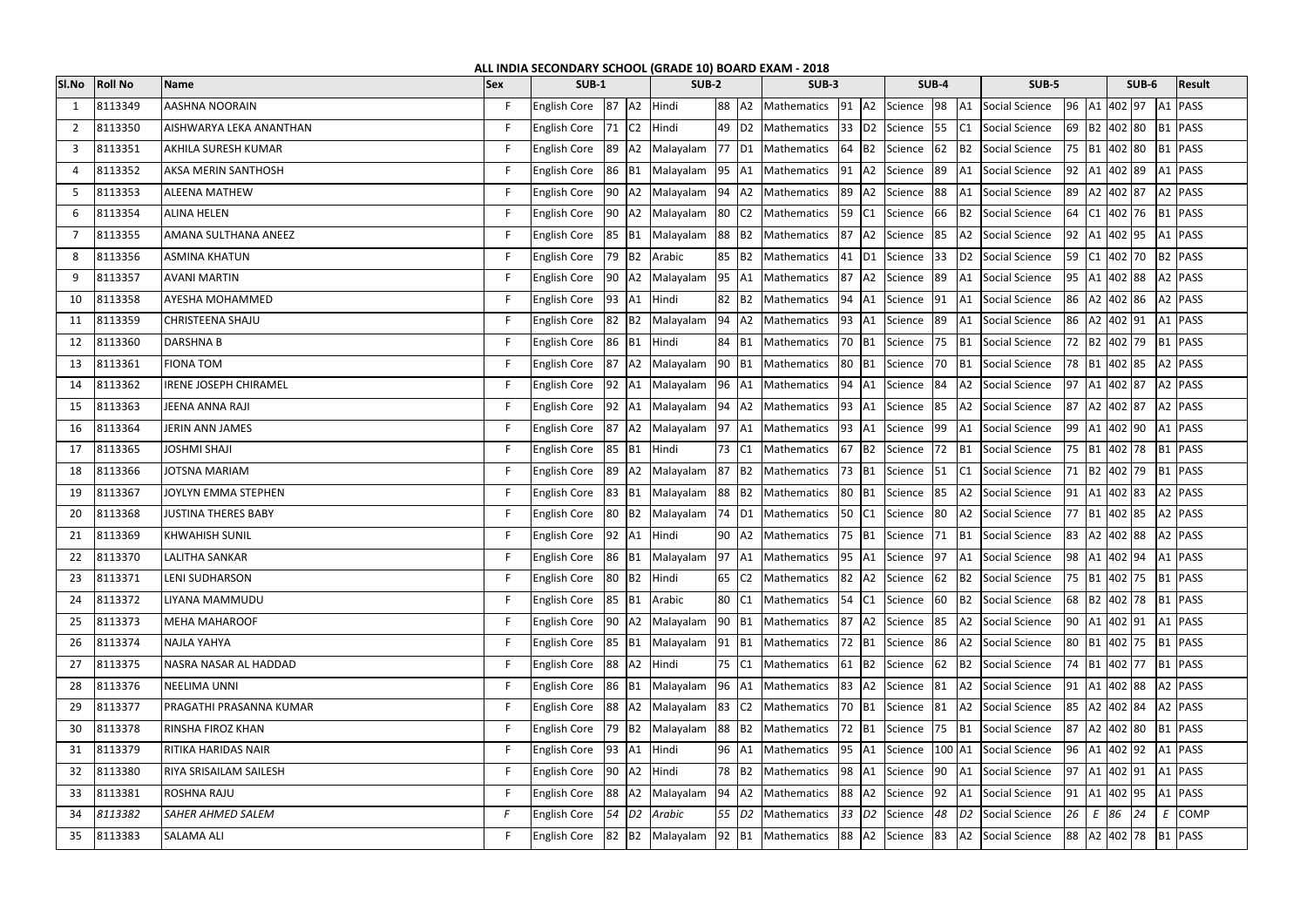| ALL INDIA SECONDARY SCHOOL (GRADE 10) BOARD EXAM - 2018 |                |                                     |            |                              |                                                                         |  |                               |                     |       |                                                                                             |       |               |                             |    |                                                                                                       |                        |              |             |                                                      |
|---------------------------------------------------------|----------------|-------------------------------------|------------|------------------------------|-------------------------------------------------------------------------|--|-------------------------------|---------------------|-------|---------------------------------------------------------------------------------------------|-------|---------------|-----------------------------|----|-------------------------------------------------------------------------------------------------------|------------------------|--------------|-------------|------------------------------------------------------|
| SI.No                                                   | <b>Roll No</b> | <b>Name</b>                         | <b>Sex</b> |                              | <b>SUB-1</b><br>$SUB-2$<br><b>SUB-3</b><br><b>SUB-4</b><br><b>SUB-5</b> |  |                               |                     |       |                                                                                             | SUB-6 | <b>Result</b> |                             |    |                                                                                                       |                        |              |             |                                                      |
| 36                                                      | 8113384        | <b>SARA SHAIK SAYEED</b>            | F.         | English Core 77 C1 Hindi     |                                                                         |  |                               |                     |       |                                                                                             |       |               |                             |    | 62   D1   Mathematics   62   B2   Science   71   B1   Social Science                                  |                        |              |             | 73  B2  402  82  A2  PASS                            |
| 37                                                      | 8113385        | <b>SERIN SUSAN MATHEW</b>           | F.         | <b>English Core</b>          |                                                                         |  | 81 B2 Malayalam               | $82$ C <sub>2</sub> |       | Mathematics 70 B1 Science 66 B2 Social Science                                              |       |               |                             |    |                                                                                                       |                        |              |             | 71 B2 402 84 A2 PASS                                 |
| 38                                                      | 8113386        | SHAHNAZ AKTER SHAH ALAM             | F.         | English Core                 |                                                                         |  | 89 A2 Arabic                  |                     | 98 A1 | Mathematics 94 A1 Science 86                                                                |       |               |                             |    | A2 Social Science                                                                                     |                        |              |             | 96   A1   402   95   A1   PASS                       |
| 39                                                      | 8113387        | SHAMMA IBAN PT                      | F          | <b>English Core</b>          |                                                                         |  | 89 A2 Malayalam               | 88 B2               |       | Mathematics 57 C1 Science 64                                                                |       |               |                             |    | B2 Social Science                                                                                     |                        |              |             | 86 A2 402 73 B2 PASS                                 |
| 40                                                      | 8113388        | SHIFA SAMEER                        | F          | English Core                 |                                                                         |  |                               |                     |       | 86 B1 Malayalam 89 B2 Mathematics 83 A2 Science 71 B1 Social Science                        |       |               |                             |    |                                                                                                       |                        |              |             | 75   B1   402   92   A1   PASS                       |
| 41                                                      | 8113389        | SHIVAMALLY AJEESH                   | F.         | <b>English Core</b>          |                                                                         |  | 86 B1 Malayalam 92 B1         |                     |       | Mathematics 83 A2 Science 76 A2 Social Science                                              |       |               |                             |    |                                                                                                       |                        |              |             | 84   A2   402   97   A1   PASS                       |
| 42                                                      | 8113390        | SOUPARNIKA SUNNY                    | F.         | <b>English Core</b>          |                                                                         |  | 88 A2 Malayalam               | 84 C1               |       | Mathematics                                                                                 |       |               |                             |    | 39 D1 Science 69 B1 Social Science                                                                    |                        |              |             | 62 C1 402 74 B2 PASS                                 |
| 43                                                      | 8113391        | SREYA BIJU                          | F          | <b>English Core</b>          |                                                                         |  |                               |                     |       |                                                                                             |       |               |                             |    | 89 A2 Malayalam 92 B1 Mathematics 87 A2 Science 93 A1 Social Science                                  |                        |              |             | 94  A1  402  94  A1  PASS                            |
| 44                                                      | 8113392        | <b>SRUTHI SURESH</b>                | F.         | <b>English Core</b>          |                                                                         |  |                               |                     |       | [85   B1   Malayalam   78   D1   Mathematics   52   C1   Science   60   B2   Social Science |       |               |                             |    |                                                                                                       |                        |              |             | 55   C2   402   80   B1   PASS                       |
| 45                                                      | 8113393        | STEPHI SUSAN SABU                   | F.         | <b>English Core</b>          |                                                                         |  | 82 B2 Malayalam               |                     | 81 C2 | Mathematics                                                                                 |       |               |                             |    | 53 C1 Science 81 A2 Social Science                                                                    |                        |              |             | 66 B2 402 87 A2 PASS                                 |
| 46                                                      | 8113394        | SUMAYYA SHAIK SAYEED                | F          | <b>English Core</b>          |                                                                         |  | 84 B1 Hindi                   |                     | 80 B2 | Mathematics                                                                                 |       |               |                             |    | 64 B2 Science 70 B1 Social Science                                                                    |                        |              |             | 87 A2 402 84 A2 PASS                                 |
| 47                                                      | 8113395        | VAISHNA JAYAVARDHANAN               | F          | <b>English Core</b>          |                                                                         |  | 87 A2 Hindi                   | 83 B1               |       |                                                                                             |       |               |                             |    | Mathematics 96 A1 Science 95 A1 Social Science                                                        |                        |              |             | 89 A2 402 95 A1 PASS                                 |
| 48                                                      | 8113396        | VIYUHA MURINGATHARA CHERIAN         | F          | <b>English Core</b>          |                                                                         |  | 90 A2 Malayalam               |                     |       | 88 B2 Mathematics                                                                           |       |               |                             |    | 62 B2 Science 80 A2 Social Science                                                                    |                        |              |             | 82   A2   402   77   B1   PASS                       |
| 49                                                      | 8113397        | <b>ABDULLAH GHALIB</b>              | M          | <b>English Core</b>          |                                                                         |  | 63 D1 Arabic                  |                     |       | 66 D1 Mathematics                                                                           |       |               |                             |    | 52 D1 Science 33 D2 Social Science                                                                    |                        |              | 40 D2 41 19 | E PASS                                               |
| 50                                                      | 8113398        | ABEL RENY VARGHESE                  | M          | <b>English Core</b>          |                                                                         |  | 70 C2 Malayalam               |                     |       | 73 D1 Mathematics                                                                           |       |               |                             |    | 44 C2 Science 49 C1 Social Science                                                                    |                        |              |             | 60 C1 402 75 B1 PASS                                 |
| 51                                                      | 8113399        | ABEL SKARIA KALAPPURACKAL           | M          | <b>English Core</b>          |                                                                         |  |                               |                     |       | 91 A2 Malayalam 92 B1 Mathematics                                                           |       |               |                             |    | [95 A1 Science 98 A1 Social Science                                                                   |                        |              |             | 95   A1   402   91   A1   PASS                       |
| 52                                                      | 8113400        | <b>ABHISHEK SANTHOSH</b>            | M          | <b>English Core</b>          |                                                                         |  | $ 72 C2 $ Malayalam $ 85 C1 $ |                     |       | Mathematics                                                                                 |       |               | 47 C2 Science 48 C2         |    | Social Science                                                                                        |                        |              |             | 48 D1 402 69 B2 PASS                                 |
| 53                                                      | 8113401        | ADEEL AHAMMED SAFEER                | M          | <b>English Core</b>          |                                                                         |  | 85 B1 Malayalam               | 80 C2               |       | Mathematics                                                                                 |       |               |                             |    | 59 C1 Science 72 B1 Social Science                                                                    |                        | 86 A2 IT     |             | 81 A2 PASS                                           |
| 54                                                      | 8113402        | ADEEL UMAR                          | M          | <b>English Core</b>          |                                                                         |  | 79 B2 Hindi                   | 62 D1               |       | Mathematics                                                                                 |       | $54$ C1       | Science 47                  |    | C <sub>2</sub> Social Science                                                                         | 80 B1 IT               |              |             | 80   B1   PASS                                       |
| 55                                                      | 8113403        | <b>AGNAL CHRISTY JOSE</b>           | M          | English Core 89 A2 Malayalam |                                                                         |  |                               | $92$ B1             |       | Mathematics 91 A2 Science 95 A1 Social Science                                              |       |               |                             |    |                                                                                                       | 93 A1 IT               |              |             | 86 A2 PASS                                           |
| 56                                                      | 8113404        | <b>AMIR HAMJA</b>                   | M          | <b>English Core</b>          |                                                                         |  | 79 B2 Arabic                  |                     |       | 69 D1 Mathematics                                                                           |       |               |                             |    | 34 D1 Science 46 C2 Social Science                                                                    |                        | 76   B1   IT |             | 66 C1 PASS                                           |
| 57                                                      | 8113405        | <b>ANANDAN CHERUMMOOTTIL THOMAS</b> | M          |                              |                                                                         |  |                               |                     |       |                                                                                             |       |               |                             |    | English Core 91 A2 Malayalam 90 B1 Mathematics 79 B1 Science 88 A1 Social Science 88 A2 IT 96 A1 PASS |                        |              |             |                                                      |
| 58                                                      | 8113406        | ARUN APPADURAI                      | M          | <b>English Core</b>          |                                                                         |  | $74$ $C1$ Hindi               |                     | 56 D1 | Mathematics 58 C1 Science 44                                                                |       |               |                             |    | C <sub>2</sub> Social Science                                                                         | 75 B1 T                |              |             |                                                      |
| 59                                                      | 8113407        | <b>ASHIR BASHEER</b>                | M          | <b>English Core</b>          |                                                                         |  | 74 C1 Arabic                  |                     | 74 C2 | Mathematics                                                                                 |       |               | 39 D1 Science 37            |    | D1 Social Science                                                                                     | 47 D1 IT               |              |             | $\begin{vmatrix} 64 & 2 \\ 2 & 8 \end{vmatrix}$ PASS |
| 60                                                      | 8113408        | ASIF MOHAMMED ZALI KHAN             | M          | <b>English Core</b>          | 67 C <sub>2</sub>                                                       |  | Arabic                        | 64 D1               |       | Mathematics                                                                                 |       |               |                             |    | 34 D1 Science 38 D1 Social Science                                                                    |                        | 59  C1  IT   |             | 68 C1 PASS                                           |
| 61                                                      | 8113409        | <b>BHARATH LAL</b>                  | M          | <b>English Core</b>          |                                                                         |  | 83 B1 Malayalam               | 88 B2               |       | Mathematics                                                                                 |       |               |                             |    | 76 B1 Science 70 B1 Social Science                                                                    |                        | 76 B1 IT     |             | 87 A2 PASS                                           |
| 62                                                      | 8113410        | <b>BILAL ANAS</b>                   | M          | <b>English Core</b>          |                                                                         |  | 75 C1 Malayalam               | 82 C <sub>2</sub>   |       | Mathematics 84 A2 Science 81                                                                |       |               |                             |    | A2 Social Science                                                                                     | $71$ B <sub>2</sub> IT |              |             | 83 A2 PASS                                           |
| 63                                                      | 8113411        | DAVID RON RAJAN                     | M          | <b>English Core</b>          |                                                                         |  |                               |                     |       | 77 C1 Malayalam 77 D1 Mathematics                                                           |       |               |                             |    | 70   B1   Science   71   B1   Social Science                                                          |                        | 77 B1 IT     |             | $68$ $C1$ PASS                                       |
| 64                                                      | 8113412        | <b>FEBIN WILSON</b>                 | M          | <b>English Core</b>          |                                                                         |  | 89 A2 Malayalam               | $92$ B1             |       | Mathematics                                                                                 |       |               |                             |    | 79 B1 Science 86 A2 Social Science                                                                    | 93 A1 IT               |              |             | $93$ $A1$ PASS                                       |
| 65                                                      | 8113413        | HAMAD ALI LIAQAT                    | M          | <b>English Core</b>          |                                                                         |  | 74 C1 Arabic                  | 80 C1               |       | Mathematics                                                                                 |       |               | 60 B2 Science 55            | C1 | Social Science                                                                                        |                        | 74 B1 IT     |             | 82 A2 PASS                                           |
| 66                                                      | 8113414        | HAMLIN JOSEPH ANTONY                | M          | <b>English Core</b>          |                                                                         |  | 85 B1 Malayalam               | 88 B2               |       | Mathematics  73  B1  Science  84                                                            |       |               |                             |    | A2 Social Science                                                                                     | $90$ $A1$ $IT$         |              |             | $94$ A1 PASS                                         |
| 67                                                      | 8113415        | HANIN FAYIS KAMAL                   | M          | <b>English Core</b>          |                                                                         |  | 80 B2 Malayalam               |                     |       | 73 D1 Mathematics                                                                           |       |               | 48 C2 Science 53 C1         |    | Social Science                                                                                        |                        | 71 B2 IT     |             | 75 B1 PASS                                           |
| 68                                                      | 8113416        | <b>HATIM NADEER</b>                 | M          | <b>English Core</b>          |                                                                         |  | 88 A2 Malayalam               | 95 A1               |       | Mathematics                                                                                 |       |               | 91   A2   Science   95   A1 |    | Social Science                                                                                        | 99 A1 IT               |              |             | 100 A1 PASS                                          |
| 69                                                      | 8113417        | JASIN AYAMON                        | M          | <b>English Core</b>          | 86 B1                                                                   |  | Malayalam                     | 90 B1               |       | Mathematics                                                                                 |       |               | 67 B2 Science 77            |    | A2 Social Science                                                                                     | 87 A2 IT               |              |             | 85 A2 PASS                                           |
| 70                                                      | 8113418        | JELIX KANIYANTHARA JANUMON          | M          | <b>English Core</b>          |                                                                         |  |                               |                     |       | 79 B2 Malayalam 75 D1 Mathematics                                                           |       |               | 40 D1 Science 57            |    | C1 Social Science                                                                                     | 84 A2 IT               |              |             | 74 B2 PASS                                           |